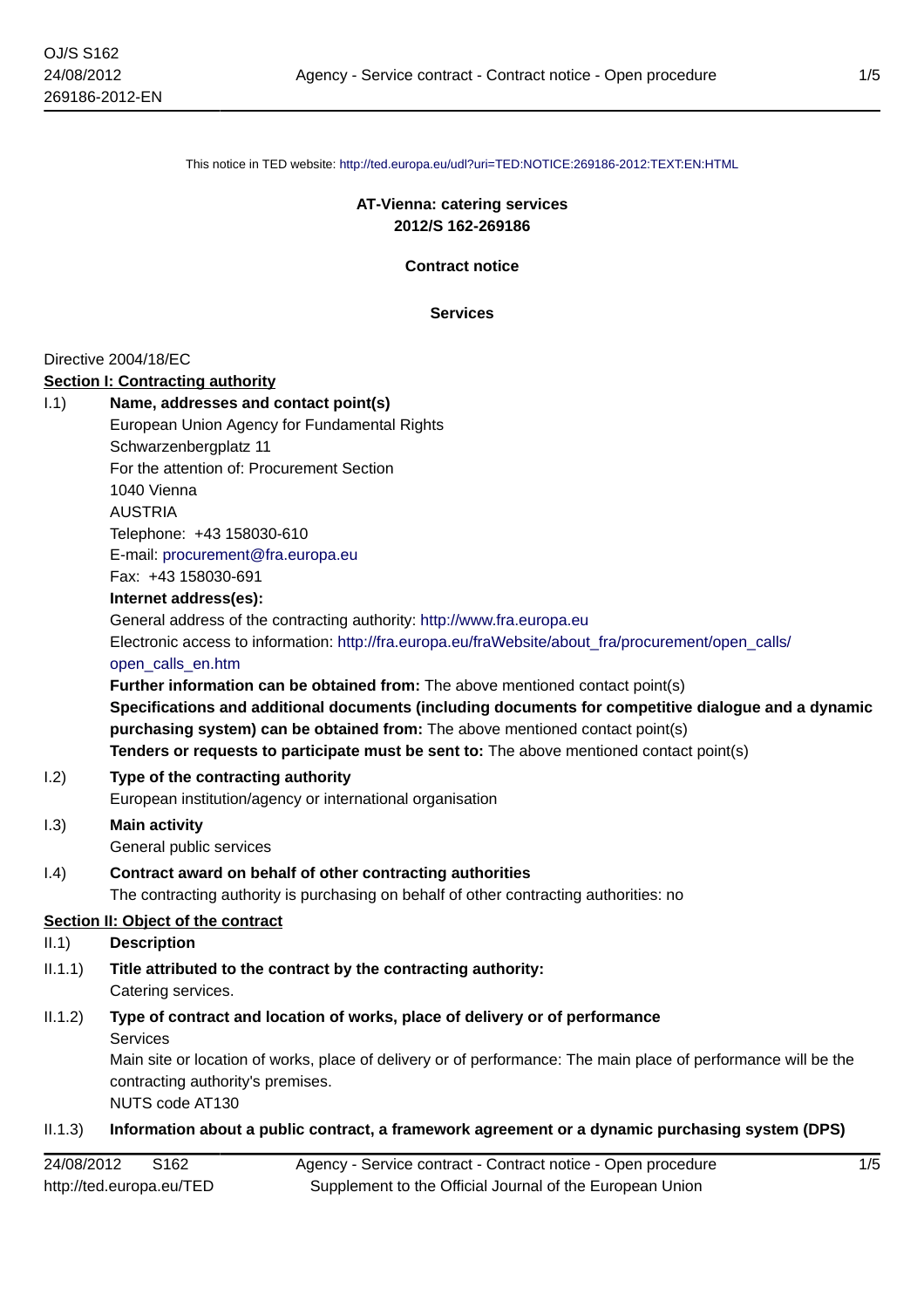|          | The notice involves the establishment of a framework agreement                                                                                                                                                                                                                                                                                                                                                                                                            |
|----------|---------------------------------------------------------------------------------------------------------------------------------------------------------------------------------------------------------------------------------------------------------------------------------------------------------------------------------------------------------------------------------------------------------------------------------------------------------------------------|
| II.1.4)  | Information on framework agreement                                                                                                                                                                                                                                                                                                                                                                                                                                        |
|          | Framework agreement with several operators                                                                                                                                                                                                                                                                                                                                                                                                                                |
|          | maximum number of participants to the framework agreement envisaged: 3                                                                                                                                                                                                                                                                                                                                                                                                    |
|          | Duration of the framework agreement                                                                                                                                                                                                                                                                                                                                                                                                                                       |
|          | Duration in months: 48                                                                                                                                                                                                                                                                                                                                                                                                                                                    |
| II.1.5)  | Short description of the contract or purchase(s)                                                                                                                                                                                                                                                                                                                                                                                                                          |
|          | The purpose of the tender is to provide catering services at the premises of the contracting authority. The<br>services will include:                                                                                                                                                                                                                                                                                                                                     |
|          | - provision of food and beverages for catering purposes such as coffee breaks and lunches,<br>- provision of related human resources for the set-up, serving and dismantling of the catering stations.                                                                                                                                                                                                                                                                    |
| II.1.6)  | <b>Common procurement vocabulary (CPV)</b><br>55520000                                                                                                                                                                                                                                                                                                                                                                                                                    |
| II.1.7)  | Information about Government Procurement Agreement (GPA)                                                                                                                                                                                                                                                                                                                                                                                                                  |
|          | The contract is covered by the Government Procurement Agreement (GPA): no                                                                                                                                                                                                                                                                                                                                                                                                 |
| II.1.8)  | Lots                                                                                                                                                                                                                                                                                                                                                                                                                                                                      |
|          | This contract is divided into lots: no                                                                                                                                                                                                                                                                                                                                                                                                                                    |
| II.1.9)  | <b>Information about variants</b>                                                                                                                                                                                                                                                                                                                                                                                                                                         |
|          | Variants will be accepted: no                                                                                                                                                                                                                                                                                                                                                                                                                                             |
| II.2)    | Quantity or scope of the contract                                                                                                                                                                                                                                                                                                                                                                                                                                         |
| II.2.1)  | Total quantity or scope:<br>Estimated value excluding VAT: 285 000 EUR                                                                                                                                                                                                                                                                                                                                                                                                    |
| II.2.2)  | Information about options<br>Options: no                                                                                                                                                                                                                                                                                                                                                                                                                                  |
| II.2.3)  | <b>Information about renewals</b>                                                                                                                                                                                                                                                                                                                                                                                                                                         |
|          | This contract is subject to renewal: no                                                                                                                                                                                                                                                                                                                                                                                                                                   |
| II.3)    | Duration of the contract or time limit for completion                                                                                                                                                                                                                                                                                                                                                                                                                     |
|          | Section III: Legal, economic, financial and technical information                                                                                                                                                                                                                                                                                                                                                                                                         |
| III.1)   | Conditions relating to the contract                                                                                                                                                                                                                                                                                                                                                                                                                                       |
| III.1.1) | Deposits and guarantees required:                                                                                                                                                                                                                                                                                                                                                                                                                                         |
| III.1.2) | Main financing conditions and payment arrangements and/or reference to the relevant provisions<br>governing them:                                                                                                                                                                                                                                                                                                                                                         |
|          | Payments shall be executed only if the contractor has fulfilled all his contractual obligations by the date on<br>which the invoice is submitted. Payment requests may not be made if payments for previous orders or specific<br>contracts have not yet been executed as a result of default or negligence on the part of the contractor.<br>Within 30 days from reception of the relevant invoices payment equal to 100 % of the total contract value shall<br>be made. |
| III.1.3) | Legal form to be taken by the group of economic operators to whom the contract is to be awarded:<br>Joint tenders submitted by several economic operators (a consortium or a group of companies) are allowed.<br>In such cases, one of the members must be designated as the group leader or group manager. All members<br>of a consortium or a group of companies (i.e. the leader and all other members) are jointly and severally liable                               |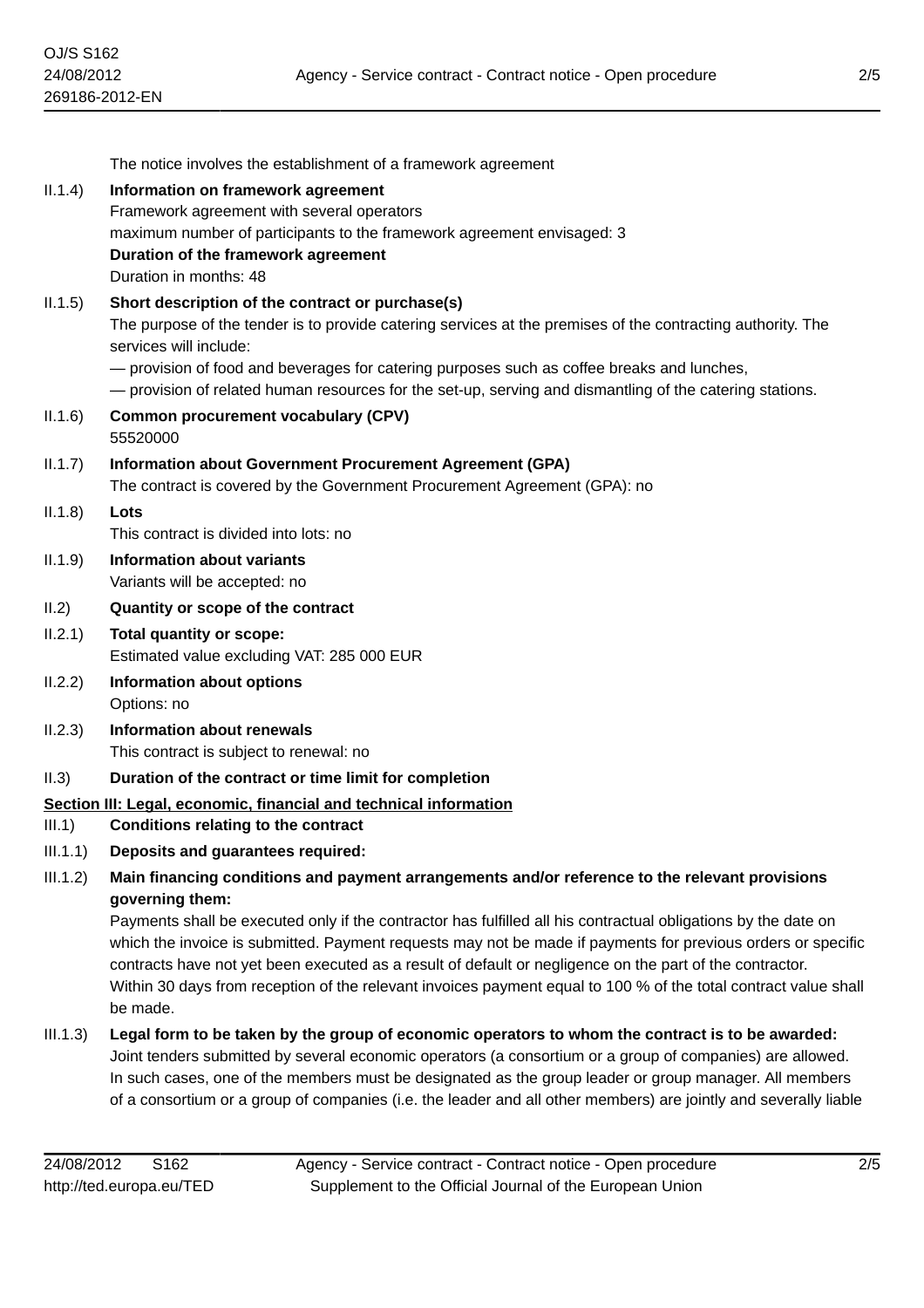towards the contracting authority. Changes in the composition of the consortium or group of companies must be expressly authorised by the contracting authority.

## III.1.4) **Other particular conditions**

The performance of the contract is subject to particular conditions: no

#### III.2) **Conditions for participation**

## III.2.1) **Personal situation of economic operators, including requirements relating to enrolment on professional or trade registers**

Information and formalities necessary for evaluating if the requirements are met: Candidates or tenderers shall be excluded from participation in a procurement procedure if:

(a) they are bankrupt or being wound up, are having their affairs administered by the courts, have entered into an arrangement with creditors, have suspended business activities, are the subject of proceedings concerning those matters, or are in any analogous situation arising from a similar procedure provided for in national legislation or regulations;

(b) they have been convicted of an offence concerning their professional conduct by a judgment which has the force of 'res judicata';

(c) they have been guilty of grave professional misconduct proven by any means which the contracting authority can justify;

(d) they have not fulfilled obligations relating to the payment of social security contributions or the payment of taxes in accordance with the legal provisions of the country in which they are established or with those of the country of the contracting authority or those of the country where the contract is to be performed;

(e) they have been the subject of a judgment which has the force of 'res judicata' for fraud, corruption,

involvement in a criminal organisation or any other illegal activity detrimental to the EU's financial interests; (f) following another procurement procedure or grant award procedure financed by the EU budget, they have been declared to be in serious breach of contract for failure to comply with their contractual obligations. Contracts may not be awarded to candidates or tenderers who, during the procurement procedure: (g) are subject to a conflict of interest;

(h) are guilty of misrepresentation in supplying the information required by the contracting authority as a condition of participation in the contract procedure or fail to supply this information.

The contracting authority shall accept as satisfactory evidence that the tenderer is not in one of the situations described: for (a), (b), (c), (d), (e) and (f) above, a declaration on the tenderer's honour, duly signed and dated, stating that they are not in any of the situations listed; for (g) and (h) above, a declaration on the tenderer's honour, duly signed and dated, stating that they are not in any of the situations listed.

## III.2.2) **Economic and financial ability**

Information and formalities necessary for evaluating if the requirements are met: A statement of the annual average turnover for the last 2 financial years for which accounts have been closed. In the case of a consortium, the annual average turnover for each of the partners shall be presented. If, for some exceptional reason which the contracting authority considers justified, the tenderer is unable to provide the documentary evidence requested above, he may prove his economic and financial capacity by any other means which the contracting authority considers appropriate.

Minimum level(s) of standards possibly required: The minimum average annual turnover of the tenderer shall be of 50 000 EUR. The sum of the annual average turnovers of each partner will be taken into account to reach the minimum annual average turnover of 50 000 EUR.

#### III.2.3) **Technical capacity**

Information and formalities necessary for evaluating if the requirements are met: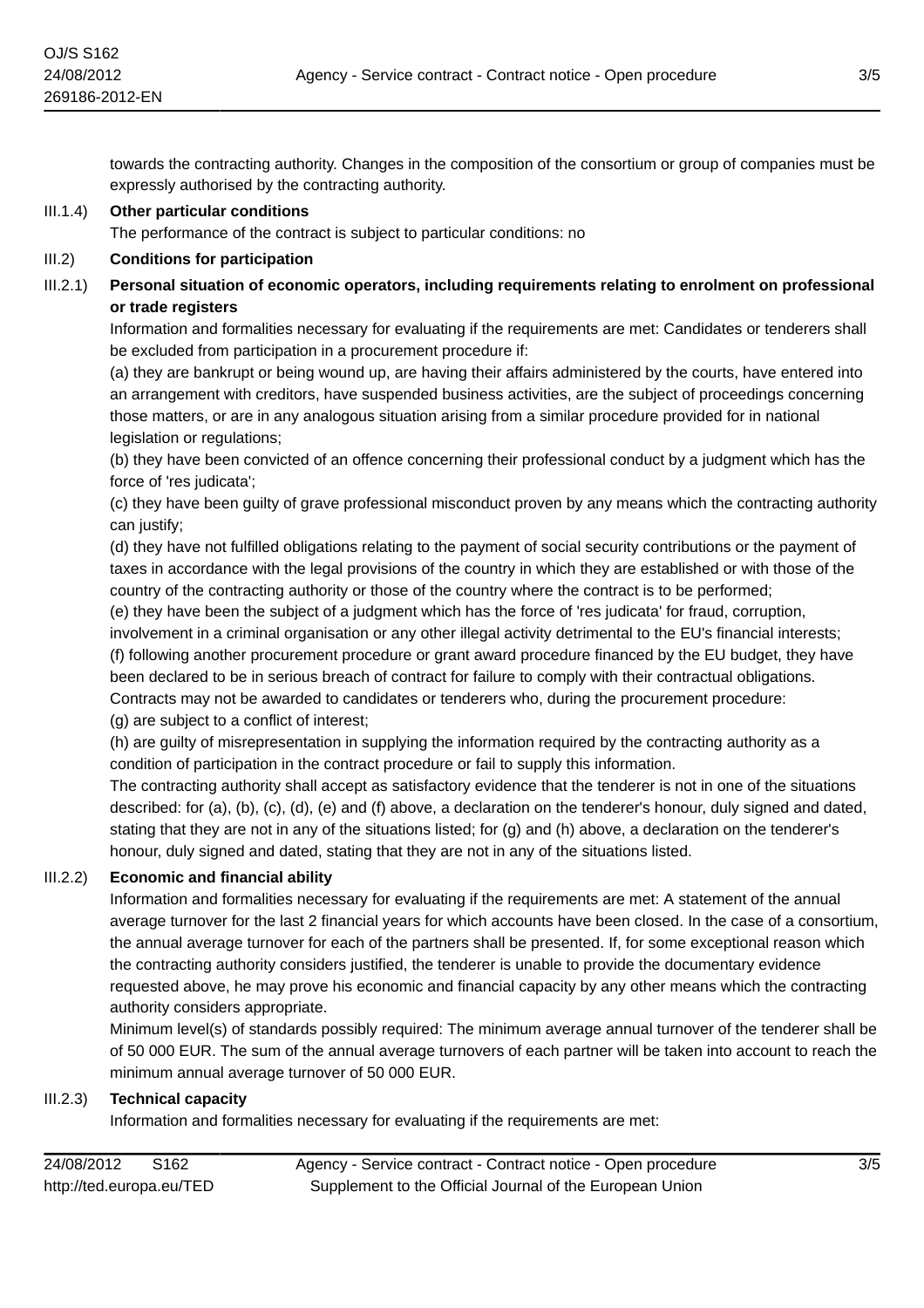A declaration or certificate of enrolment in a relevant professional or trade register.

- III.2.4) **Information about reserved contracts**
- III.3) **Conditions specific to services contracts**
- III.3.1) **Information about a particular profession** Execution of the service is reserved to a particular profession: no
- III.3.2) **Staff responsible for the execution of the service** Legal persons should indicate the names and professional qualifications of the staff responsible for the execution of the service: yes

#### **Section IV: Procedure**

- IV.1) **Type of procedure**
- IV.1.1) **Type of procedure** Open
- IV.1.2) **Limitations on the number of operators who will be invited to tender or to participate**
- IV.1.3) **Reduction of the number of operators during the negotiation or dialogue**
- IV.2) **Award criteria**
- IV.2.1) **Award criteria**

The most economically advantageous tender in terms of the criteria stated below

1. Description of the procedure followed by the tenderer to address the submitted request of the contracting authority. This includes the steps to be taken to provide the required catering services and its organisation. Weighting 50

2. Description of how the tenderer intends to manage the contract (account and contract management) including management of catering staff. Weighting 20

3. Description of the measures taken by the tenderer to ensure that the requested food and beverage are of the required variety (e. g. requests for vegetarian, halal, kosher and gluten-free options) and ensuring freshness of food and beverages. Weighting 30

- IV.2.2) **Information about electronic auction** An electronic auction will be used: no
- IV.3) **Administrative information**
- IV.3.1) **File reference number attributed by the contracting authority:** F-SE-12-T08.
- IV.3.2) **Previous publication(s) concerning the same contract** no
- IV.3.3) **Conditions for obtaining specifications and additional documents or descriptive document** Time limit for receipt of requests for documents or for accessing documents: 27.9.2012 Payable documents: no
- IV.3.4) **Time limit for receipt of tenders or requests to participate** 2.10.2012
- IV.3.5) **Date of dispatch of invitations to tender or to participate to selected candidates**
- IV.3.6) **Language(s) in which tenders or requests to participate may be drawn up** Any EU official language
- IV.3.7) **Minimum time frame during which the tenderer must maintain the tender** Duration in months: 6 (from the date stated for receipt of tender)

24/08/2012 S162 http://ted.europa.eu/TED Agency - Service contract - Contract notice - Open procedure Supplement to the Official Journal of the European Union